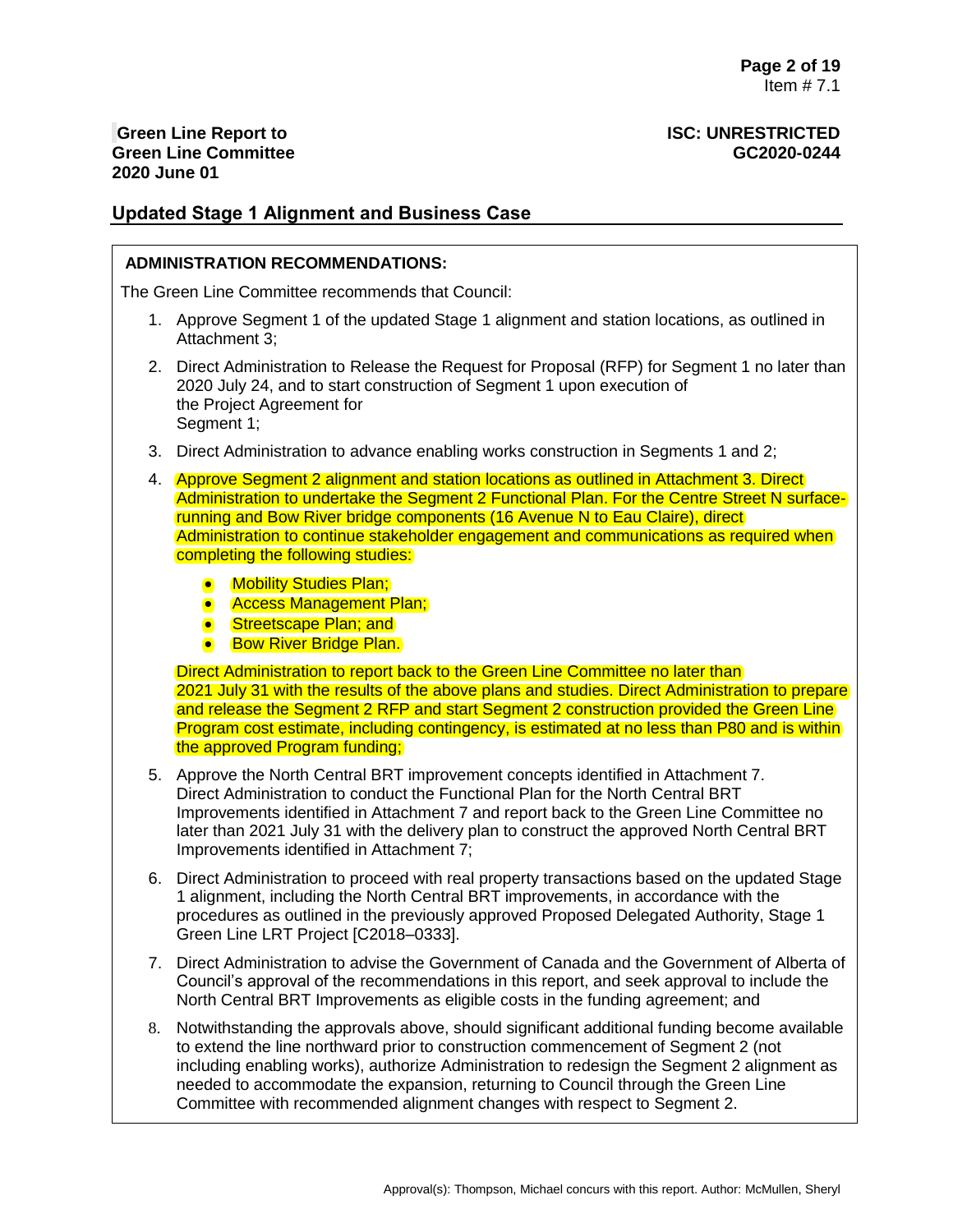# Green Line Committee 1 June 2020 Suggestions

## **Proposed Green Line Amendments with redline (June 2, 2020\_1250pm):**

(Gondek, Colley-Urquhart, Sutherland, Davison)

## ADMINISTRATION RECOMMENDATIONS:

The Green Line Committee recommends that Council:

1. Approve Segment 1 (Shepard to Elbow River) of the updated Stage 1 alignment and station locations, as outlined in Attachment 3;

2. Direct Administration to Release the Request for Proposal (RFP) for Segment 1 no later than 2020 July 24, and to start construction of Segment 1 upon execution of the Project Agreement for Segment 1;

3. Direct Administration to advance enabling works construction in Segments 1 and 2;

4. Direct Administration to divide the existing Segment 2 into Segments 2A (Elbow to Eau Claire) and 2B (Eau Claire to 16<sup>th</sup> Avenue north), and approve Segment 2A alignment and station locations as outlined in Attachment 3.

5. Direct Administration to undertake the Segment 2 Functional Plan. For the Centre Street N surfacerunning and Bow River bridge components (16 Avenue N to Eau Claire), direct Administration to continue stakeholder engagement and communications as required when completing the following studies:

- Mobility Studies Plan;
- Access Management Plan;
- Streetscape Plan; and
- Bow River Bridge Plan.

Direct Administration to report back to the Green Line Committee no later than 2021 July 31 with the results of the above plans and studies. Direct Administration to prepare and release the Segment 2 RFP and start Segment 2 construction provided the Green Line Program cost estimate, including contingency, is estimated at no less than P80 and is within the approved Program funding

5. Direct Administration to undertake work on the Segment 2A Functional Plan including: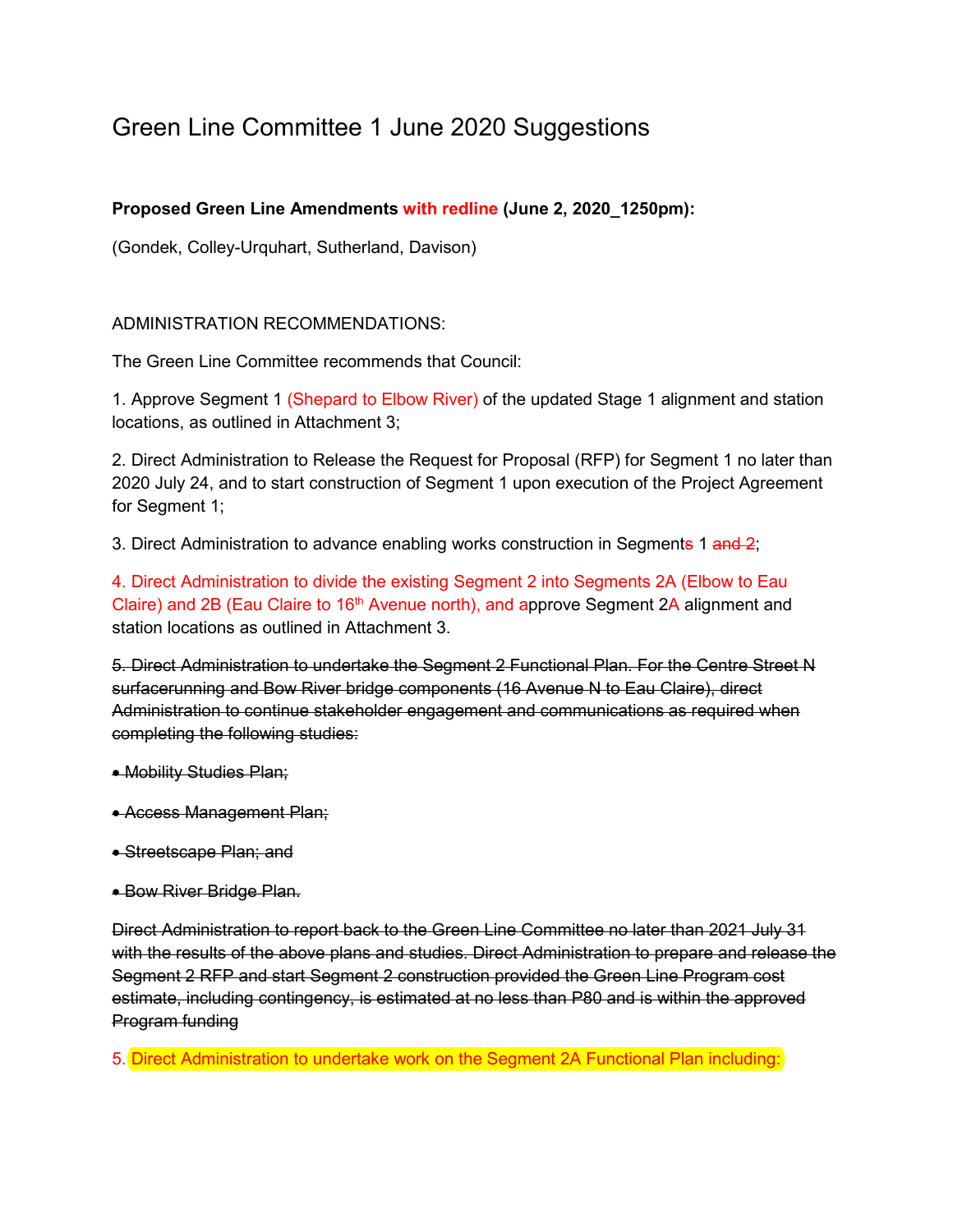- a. Exploring the value of acquiring any necessary or available lands within the Community Revitalization Levy (CRL) area and report back to the Standing Policy Committee on Utilities and Corporate Services no later than end of Q4 2020.
- b. Release the Segment 2A RFP and start construction while ensuring that the Green Line Program cost estimate, including contingency, is no less than P80 and is within the Council approved Program funding;

6. Direct Administration to undertake work on a Functional Plan Segment 2B (16 Avenue N to Eau Claire), that explores:

- A new Bow River bridge
- Conversion of Centre Street Bridge for an LRT crossing and/or a Centre Street north surface option.
- Continued stakeholder engagement and communications as required while undertaking the Mobility Studies Plan, Access Management Plan, Streetscape Plan and River Crossing Plan.

Direct Administration to report back to the Green Line Committee no later than end of Q2 2021 with the results of the above plans and studies.

57. Approve the North Central BRT improvement concepts identified in Attachment 7, including t not limited to the suggested improvements, and direct Administration to:

- a. Conduct the Functional Plan for the North Central BRT Improvements identified in Attachment 7 with a mandate to demonstrate its flexibility to evolve into a LRT system**;**
- b. Report back to Council through the Green Line Committee no later than end of Q2 2021, with the delivery and funding plan to construct the approved North Central BRT Improvements identified in Attachment 7;

68. Direct Administration to proceed to identify the funding source which would enable proceeding with real property transactions based on the updated Stage 1 alignment, including the North Central BRT improvements, in accordance with the procedures as outlined in the previously approved Proposed Delegated Authority, Stage 1 Green Line LRT Project [C2018– 0333].

79. Direct Administration to advise the Government of Canada and the Government of Alberta of Council's approval of the recommendations in this Report, and seek approval to include the North Central BRT Improvements as eligible costs in the funding agreement including confirmation of the Stage 1 **A**lignment, **S**tations and North Central BRT; and

810. Notwithstanding the approvals above and provided the total Green Line Program cost for Stage 1 should not exceed the budgeted amount, should significant additional funding become available to extend the line northward prior to construction commencement of Segment 2 (not including enabling works), authorize Administration to redesign the Segment 2 alignment as needed to accommodate the expansion, returning to Council through the Green Line Committee